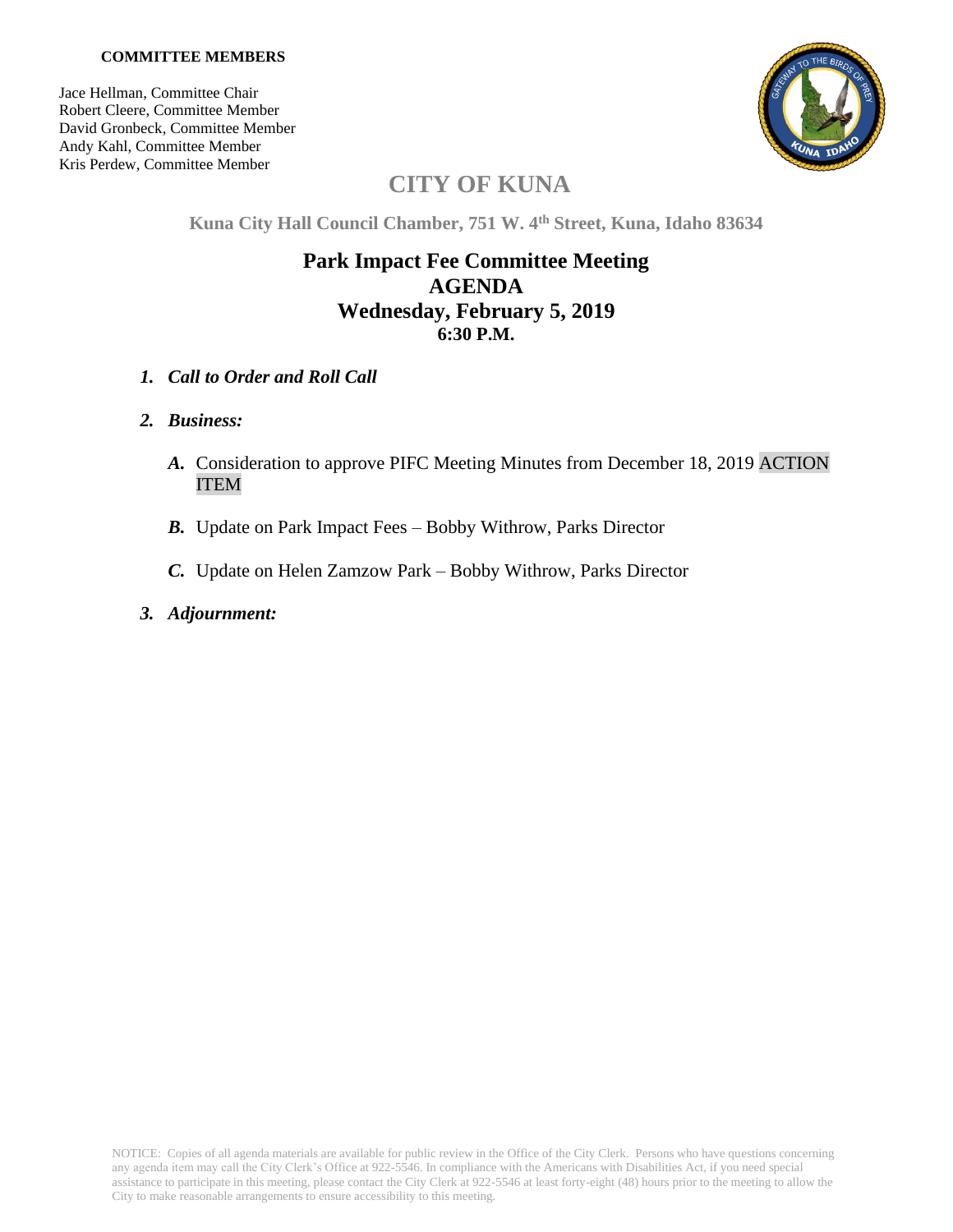#### **COMMITTEE MEMBERS**

Jace Hellman, Committee Chair Robert Cleere, Committee Member David Gronbeck, Committee Member Andy Kahl, Committee Member Kris Perdew, Committee Member



# **CITY OF KUNA**

**Kuna City Hall Council Chamber, 751 W. 4 th Street, Kuna, Idaho 83634**

## **Park Impact Fee Committee Meeting MINUTES Wednesday, December 18, 2019 6:30 P.M.**

### *1. Call to Order and Roll Call*

### **COMMITTEE MEMBERS PRESENT:**

Committee Chair Jace Hellman Committee Member Robert Cleere Committee Member David Gronbeck Committee Member Andy Kahl – Absent Committee Member Kris Perdew-Absent

### **CITY STAFF PRESENT:**

Bobby Withrow, Parks Director Jesse Morfin, Parks Staff

### *2. Business:*

*A.* Consideration to approve PIFC Meeting Minutes from August 15, 2019 ACTION ITEM

*(Timestamp 00:00:28)*

**Committee Member Gronbeck moved to approve the August 15, 2019 PIFC Minutes. Seconded by Committee Member Cleere. Motion passed 3-0-2. Committee Members Kahl and Perdew were absent.**

*B.* Update on Park Impact Fees – Bobby Withrow, Parks Director *(Timestamp 00:02:04)*

Parks Director Bobby Withrow said so far this year there had been 787 building permits which came out to about \$739,000 for the year.